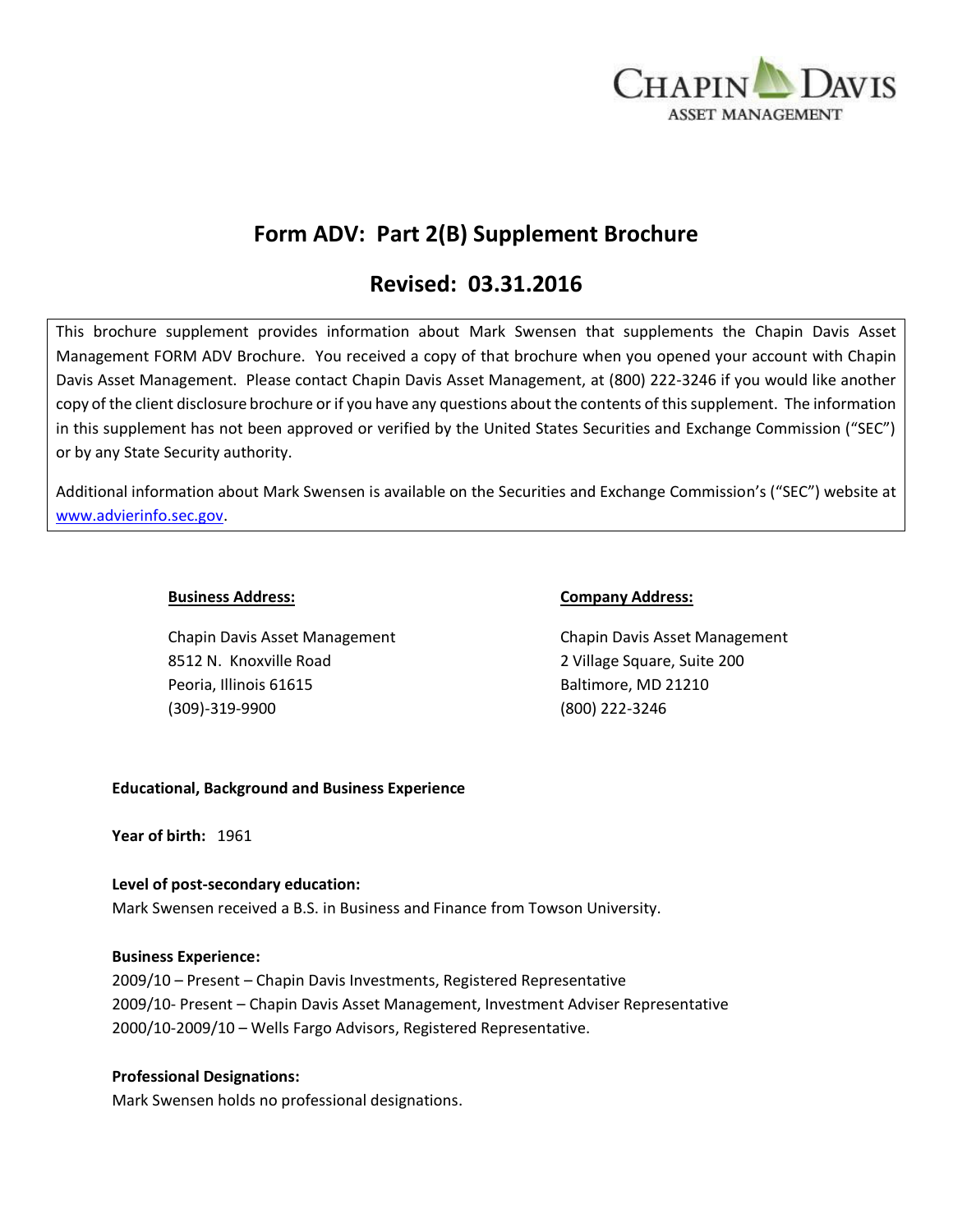## **Disciplinary Action**

Chapin Davis Asset Management discloses facts regarding any legal or disciplinary events that it deems to be material to a client considering Mark Swensen to act as their Investment Advisor Representative. Chapin Davis Asset Management is not aware of any events applicable to this item. FINRA's Brokercheck® [http://www.brokercheck.finra.org](http://www.brokercheck.finra.org/) may have additional information regarding the disciplinary history of Mark Swensen that is not included in this brochure supplement.

#### **Other Business Activities**

In addition to being an Investment Advisor Representative with Chapin Davis Asset Management, Mark Swensen is also a Registered Representative at Chapin Davis Investments, a Broker/Dealer. Mark Swensen spends more than 10% of his time acting in both capacity. As an Investment Advisor Representative and Registered Representative, Mark Swensen can offer clients both advisory programs and services and non-advisory programs. This may present a conflict of interest. However, as an Investment Advisor Representative of Chapin Davis Asset Management, Mark Swensen has a responsibility to make recommendations that are in the best interest of each customer.

## **Additional Compensation**

Product companies (including our affiliates) with which we have agreements work with Chapin Davis Asset Management and our financial advisors to provide education and other support to help distribute their products. These companies may pay for training and education events, seminars or other similar events for employees, financial advisors, clients and prospective clients. They may also reimburse entertainment. A financial advisor may also receive a service fee, expense reimbursement, or other payments from other companies. These service fees, as well as incentive programs and cash and/or noncash compensation, all are strictly regulated by the SEC and Financial Industry Regulatory Authority, as well as Chapin Davis Asset Management internal compliance policies.

Your Financial Advisor may also engage in the sale of insurance products as a licensed agent or broker of Chapin Davis Insurance. In your Financial Advisors' capacity as a registered representative of a broker dealer, or as a licensed insurance agent or broker, your financial advisor will receive brokerage and insurance commissions for these services.

#### **Supervision**

Investment Advisor Representatives' activities are supervised by registered principals in their office of supervisory jurisdiction and individuals therein, including any or all of the following Investment Advisor Representatives' direct registered principals, central supervision personnel who report to the Chief Compliance Officer of Chapin Davis Asset Management.

| Supervisor:          | <b>Stephanie N. Elliott</b> |
|----------------------|-----------------------------|
| Title:               | COO & CCO                   |
| <b>Phone number:</b> | (800) 222-3246              |

The Securities and Exchange Commission requires all investment advisory firms to disclose information on a Brochure Supplement about financial advisors who meet with clients and formulate investment advice for them.